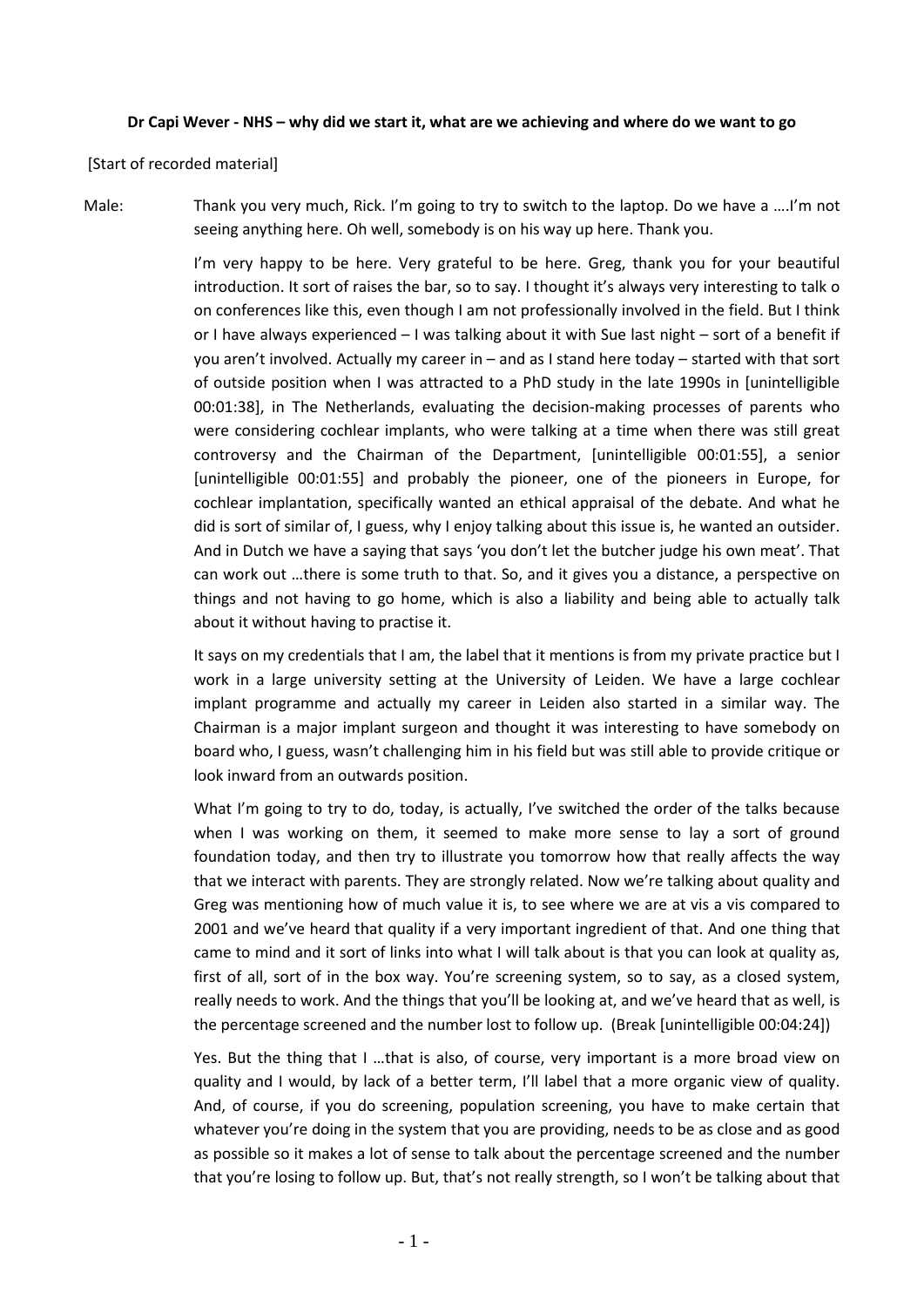and there will be plenty of talks regarding that issue. But I'll be trying to go back to Greg's initial question. So one of the first things that I attempt to do when I'm asked to think about a new topic and this is …that's one of the fun things of where I'm at right now, it happens all across the hospital in all kinds of different settings. People ask you to look at a topic that really isn't something that you're working at professionally. And one of the first things that I tend to do is I want to know what kind of space this is? What kind of room is this? Who are the people here? What is driving them? Where did you come from? Why did you come over here and to this meeting? And where are you hoping to head? So it's a much broader perspective because that sort of provides me insight to what I would call the moral space of where people are working at. So just a little, a warning sign for some of you, I was trained in philosophy. Actually, that was one of my …the ways that I got into otolaryngology. Before I did, I did a study on general disability based on interviews. And so it does frame the way that I look at things. I like to look at things from the ground up, trying to understand what motivates people and trying to understand what the original reasons was that moves people. Why are people here? And build up from there.

So, today, I will talk about sort of a general foundation. Where do we stand? Why do we do what we do and what does it all mean to us and where are we heading? And tomorrow, I will show to you that I think, by providing some detail in that, it really interacts very strongly with how we think about parents and how we interact with parents. And the first issue is, of course, very important is we want a quality system. We have talked about that again and again, a little bit more, a broader system, looking from the outside inside and ….otherwise we risk that we get stuck in the do of the day. And as I've also said, the way that I like to do that is what they call in Google terms these days, back engineering. I think that you sort of go backwards and try to trace a route backwards and try to see what you find there and, based on what people say and based on what you find in the historical terms of what you're doing, it becomes clearer, so to say, what the moral space is and that really provides a lot of clarity to what we're doing. So, contrary to what I think many of us do professionally, and I know I do, and I'm sure that my wife does, and I'm sure many of you do as well, we're just caught up in the daily business of screening or caught up in the daily business of practising medicine or caught up in the daily business of, in the case of my wife, of being a radiologist and you don't …aren't really invited to stand still and look at the situation where you're at and look back and listen to each other and try to reflect. And that is really something that, I think, is very appropriate at the beginning of a conference like this one.

Because if we are involved in such a massive endeavour as newborn hearing screening, there must have been a reason in everything that we do. I mean, there's an old car standing there at the side of the road. It may have broken down so that might be the reason that people got out of the car and there's a road there. They could have gone up the road or down the road and the direction that they took, I'm assuming, really is driven by an idea of the future and an idea of where they wanted to go. And by eliciting those factors, by getting them clear, by making them more transparent, it really helps you to understand where you're at. So, I'm going to try to figure out what our point of departure was. And I'm going to try to give a little bit of insight of where we're heading. What was our purpose when we started newborn hearing screening and where are we heading and how are we doing? What are we achieving? And that all refers to that quality cycle. We do not want to get caught up in the do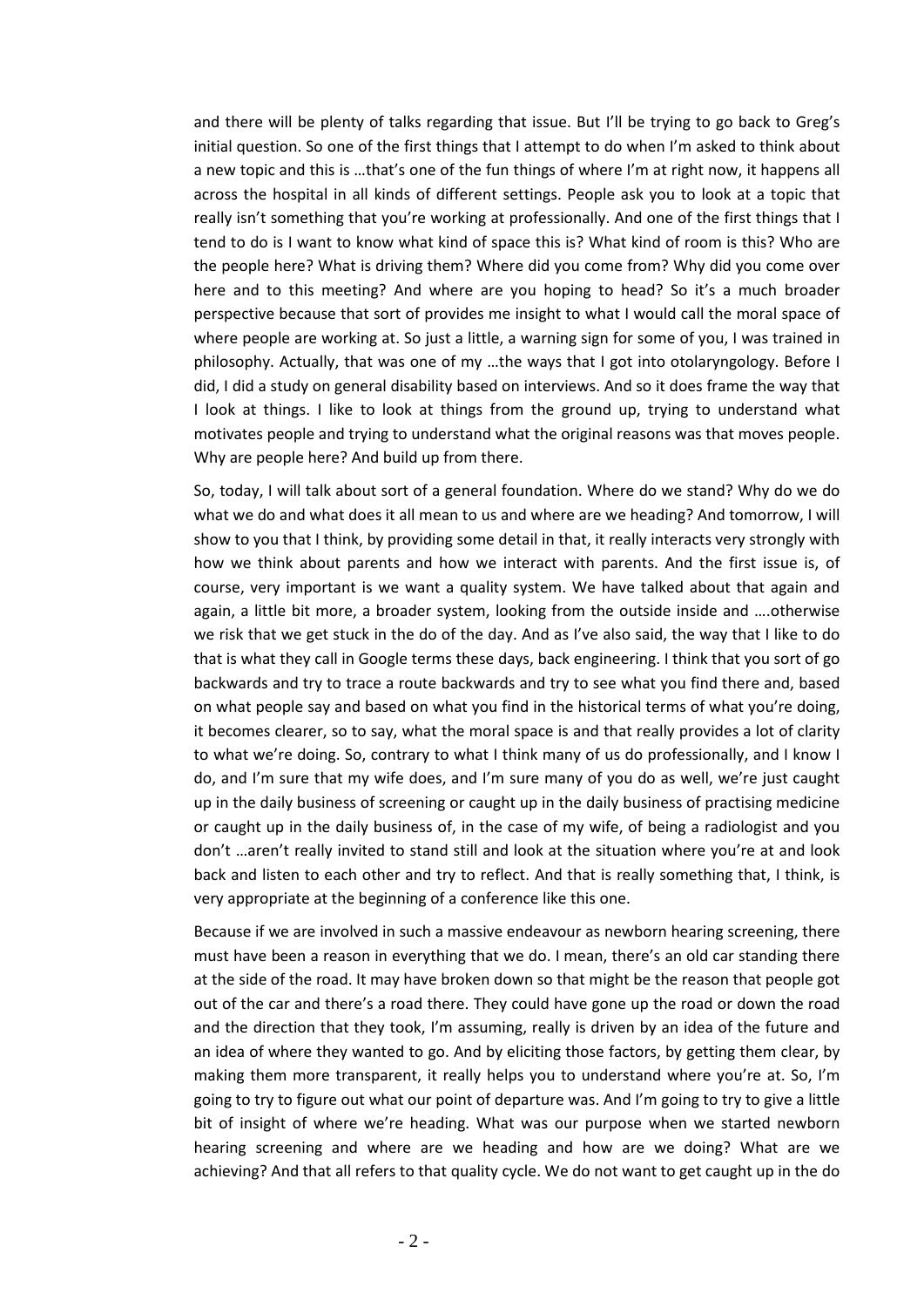of today. There was a purpose why we started it and if we know that purpose, it really relates to where we would want to go in the future. And that's when we close the quality cycle that we need to do. That's the only way we can check on our progress. We can learn and improve what we're doing. So we need a compass. We need a vision of the past and a vision of where we're going in the future. As I said, as well, you don't want to get caught up in close of the actual business of doing what you're doing, but you really want to look back at what was the original plan. And many of us, I think, have forgotten that there was a plan. But if you do not have an idea of what the plan was, what are you going to check? And how is that system going to work? You need to be aware of the place that you're taking in space and time to be able to really close that quality circle beyond the percentage screens and beyond the people that you're losing to follow up. So, in this case, contrary to the wife of Lot, it really does make sense to look back and you won't turn into a pillar of sand or salt and I think it really can be the start of a journey that really helps you to understand what you're doing. So, when I was asked, a couple of years ago, to get on board decibel study which is the evaluative study of newborn hearing screening in The Netherlands, which is actually directed by the Department of Paediatrics in the University of Leiden, that's how I really started. That's how I got into the process. So, semi-naïve, I sat down with the first reading and started to ask questions; questions that pertained to exactly these issues. So why are you doing this? And what are you trying to achieve? Though, you may say, that this is a typical Dutch situation. It's a very misty kind of context, this is really what I encountered. I encountered a very misty, maybe mystified sort of context where I wasn't getting clear answers to the questions that I was seeking. And, of course, it's not just about diagnosing early, it's about the intervention and, sometimes, people were vaguely mentioning that the circumstances in the [unintelligible 00:12:05] time was sub-optimal and, of course, they were. I knew that from my PhD study. And often, but oftentimes, they didn't mention what's the specific intervention was that people had in mind. And it also didn't mention what the specific gains were that we were expecting. What were we expecting of this new process. So, really, it kind of vexing, the kind of critical landscape that you need to move ahead. You have to have an answer to these questions.

So, if that's the case, how are we going to monitor a system like this? What is the standard of care? What are our outcome demands? And how do we improve ourselves if it's so opaque and so unclear what's the purpose of what we're doing? Now, I am a surgeon and even though I don't practise autology and I don't do any cochlear implants, I do work in a cochlear implant team so maybe it's my bias but as I walked into the first meeting with the paediatricians, my idea was that, of course, we're doing this to improve hearing and we're doing this for language and, maybe I was thinking, spoken language and maybe I was thinking, downstream benefits. But, as I was engaging in those initial talks and I started to look through literature and, you have to forgive me for this; this is a very rough screen through the literature. What I found is that the leading Belgium study by Verhardt doesn't even report on speech. And I encountered one of the Australian studies that didn't find a correlation with speech. And then, my own study, the study that I was involved with, the [unintelligible 00:13:44] publication, didn't find a correlation with speech. Okay. That's interesting.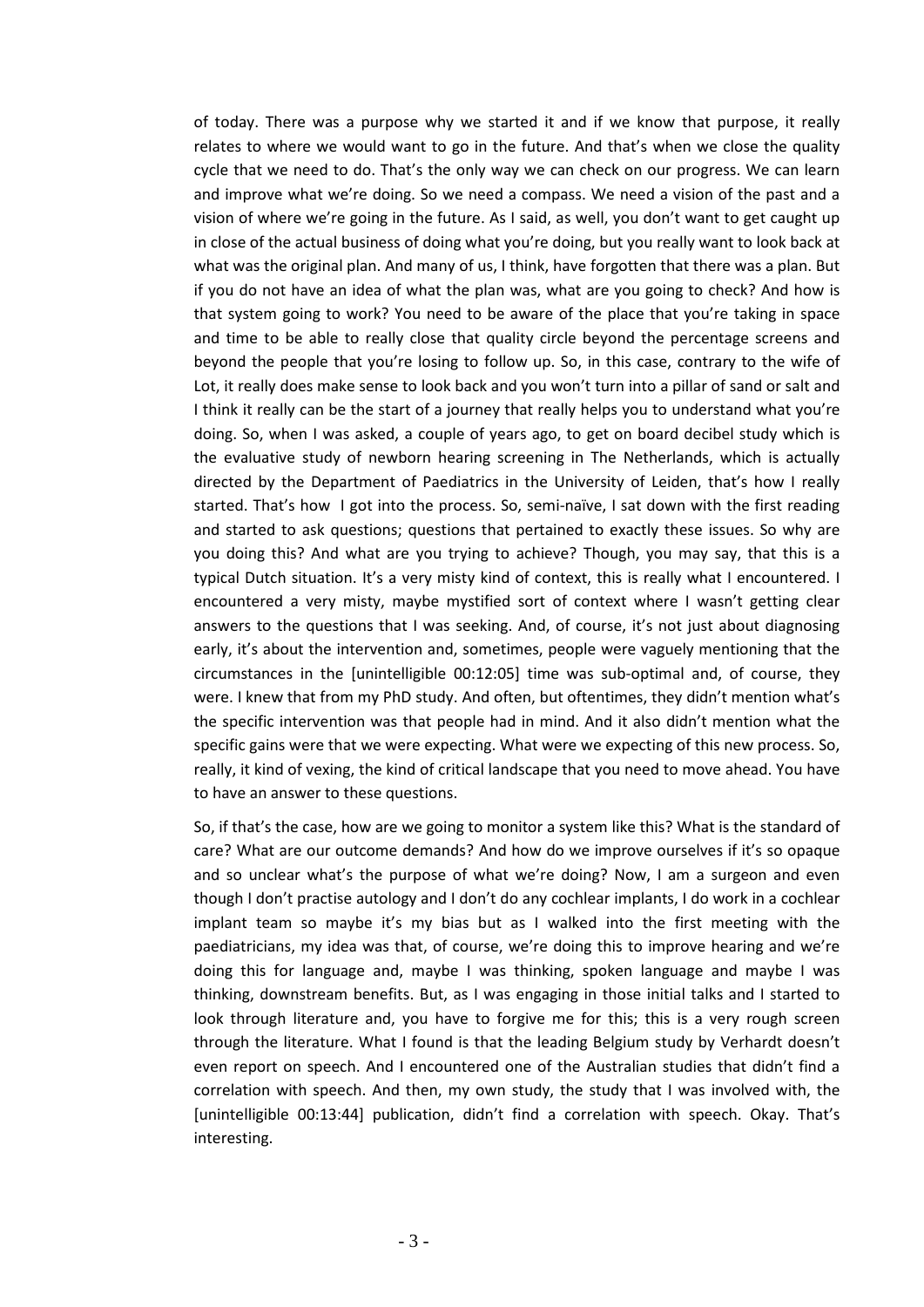Well, whatever the outcome was of the study, what is more interesting to me, here, is that it didn't seem to bother anybody. So, I was concerned about, that there wasn't an outcome. I mean, that's perfectly understandable but surprised me in the interaction was that the people that…I seemed to be the only one at the table that was a little bit confused by this and the leading authors and leading people who were pushing this study, were perfectly okay with the fact that we were not finding a correlation with speech. Yet, on the other hand, they seemed…it did not seem to inhibit them in their forward motion. They were very motivated in what they were doing. They seemed to be very convinced that it was right, what they were doing. And the fact that we weren't finding any correlation with speech did not seem to lead to any kind of reflection at all. And that was surprising to me; very surprising to me. It made me think; it's like, what's going on here? How do I need to understand this? Am I supposed to perceive this as a form of ahistoric agnosticism and it does happen; a lack of time awareness and, hence, being stuck in the do of today, just being completely focused on what you're doing, could explain something like this. Or maybe that's not enough of an explanation; maybe something else was going on; maybe I was missing the point; maybe it wasn't about hearing at all and I was wrong and, really, maybe there's a subtext there, a symbolic function of what we're doing that I was missing. And I kind of felt insecure about it so I wasn't really…I didn't keep on asking questions to these people, really thinking that I was missing the point and this does happen. I mean, as a surgeon, as a physician, I know that it happens so it wouldn't be surprising if it happens in newborn hearing screening.

And this picture, here, is on the screen to depict another example, a parallel of hearing loss prevention in adolescence because of the use of iPods. I was asked to be a coordinator in that as well and started looking at the literature and couldn't really find a lot of evidence that it does a lot of harm but it doesn't seem to inhibit the forward motion, on a political level, of an ENT level. And people are just emphatically involved with this and it doesn't seem…it doesn't…they don't seem to be bothered by the fact that the science isn't really out there or isn't as strong as you would think that it is. And, indeed, some things don't make sense without symbolism, without understanding that subtext, and maybe I was missing the point.

Now, having been trained in philosophy, it didn't really surprise me that it could be the point because it's been described abundantly in literature and I think that French philosopher, Foucault, was one of the most strongly opinionated about this specific issue. He, actually, wrote part of his oeuvre around this and also specifically aimed at medicine and said that the political and the social and the moral and science really interdigitate. And it's very rare that you can look at medicine, especially, as a separate sort of scientific unit. You have to understand what the moral subtext is. So, he made clear that the ethical and the moral basis are always the main ingredient of the debate and there are no shortcuts and I'll get back to the shortcuts later. And it's when we lose track of this or when people try to convince you that there is no subtext, that there is no deeper meaning than the p values, etc., that you should be alerted. And in general, when you see that there is emotions involved, when there's a political level involved, and when there's a high level of societal involvement, you should be alerted or when you see that a specific group does claim a monopoly on the debate, be aware. Because a monopoly on the debate, the monopoly on the language not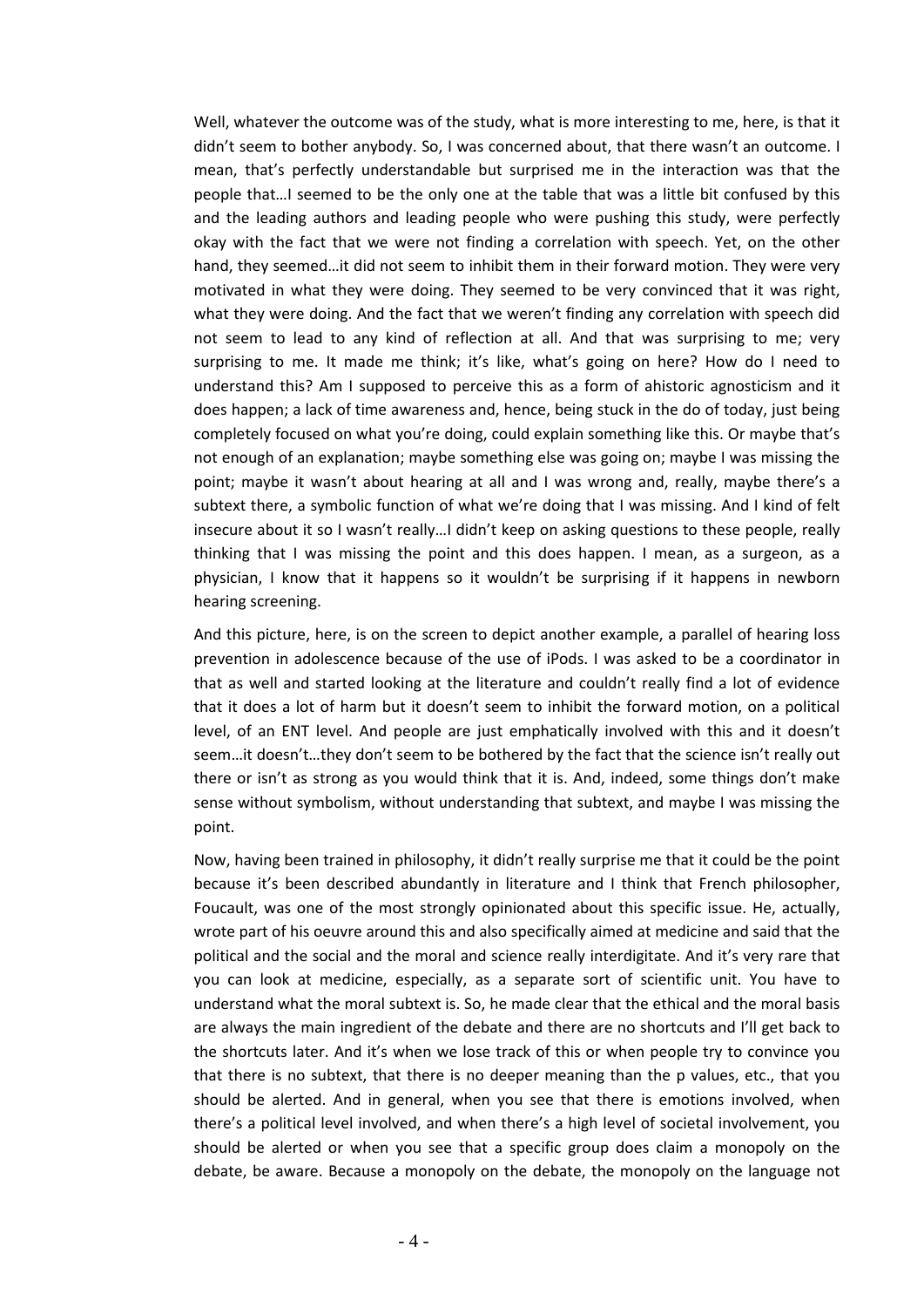allowing others to engage in dialogue with you is really a position of power. So, when we alk about science, and I'm …not sure if this really works for all science but, let's just say, for nondata science. We're not talking about maths or physics or chemistry. And to make things clearer, I explicitly consider medicine to be part of that. Medicine is not a beta science. Medicine is part of the humanities just as well as being a part of the biological sciences. So what Foucault made clear is that he said that whatever people like to claim about non-beta sciences or about medicine, they do not stand by themselves. They're not isolated. They're a a part of our living world. There is power factors involved. There is symbolism involved. There is heroism involved. There's emotion involved. They're part of our social system so we ought to look at the system in that way to try to understand it and get to a deeper understanding.

Now, you may say, "Okay, so how dos all of this pertain to screening?" So I'm going to be a little bit brave by making the crossover to mammography screening. And I know that I'm risking that I won't be let back in the room afterwards. But the point is, I think that why …the interesting part about mammography screening is that it is considered sort of the basic, the most proven – if you ask people on the street what kind of population screening do you believe in, they're likely to say mammography screening. I mean, it's the best known, it's probably the largest initiative that we take and many people take it for granted. But, and my wife actually does this so she doesn't like it when I say this, behind the screens, there's a lot going on that many of us don't know about. There is a discourse and a discussion going on and one of the people that is actually driving this forward is Peter [unintelligible 00:19:52]. He published his book and the title really speaks for itself and now, if some of you think that you can discard this person, Mr [unintelligible 00:20:04], well he has 350 medline publications on his name and he is Chairing one of the largest European Commissions on breast cancer so no, he can't. it is an important figure. And what he really does and what he really says, he's being very sceptical about mammography screening. And this is from a…an excerpt from his piece in the The Guardian that really makes clear just a little bit of what he's writing about. He says that he speaks of personal attacks on him and other researchers from what he calls the pro-screening lobby. He talks about financial interests and he compares those who are for screening as religious believers and almost those who are against as blasphemers. So don't look at the details of this excerpt. It's just it sketches a little bit of the emotions that are involved or can be involved. As I said, it's hard to discard him. Actually, you know, in 2012 there was a publication in what, for us, as surgeons, is probably the Bible of all journals, the New England Journal of Medicine and there as a very important article that was very critical about mammography screening. So there actually is some truth to it.

So, in general, if I try to apply what's …seeing what Foucault and others have said, the field of science, I think that when you hear a discourse, when you encounter a medical field or an audiological field or a screening field, where you feel that there is a strong, normative undertone, that's a symbolic….that's symbolism that I'm looking for. I don't know what it is in breast screening. I think always I've felt that there's something with women involved. Something to do with you stand up for women, female rights, although I'm not sure. If you feel that there is a lot of suggestion of principle or heroism, if there's a lot of emotions involved, strong societal support, and very important – what Greg talked about before, typically this goes hand in hand with a neglect of the damage that you may incur. And it's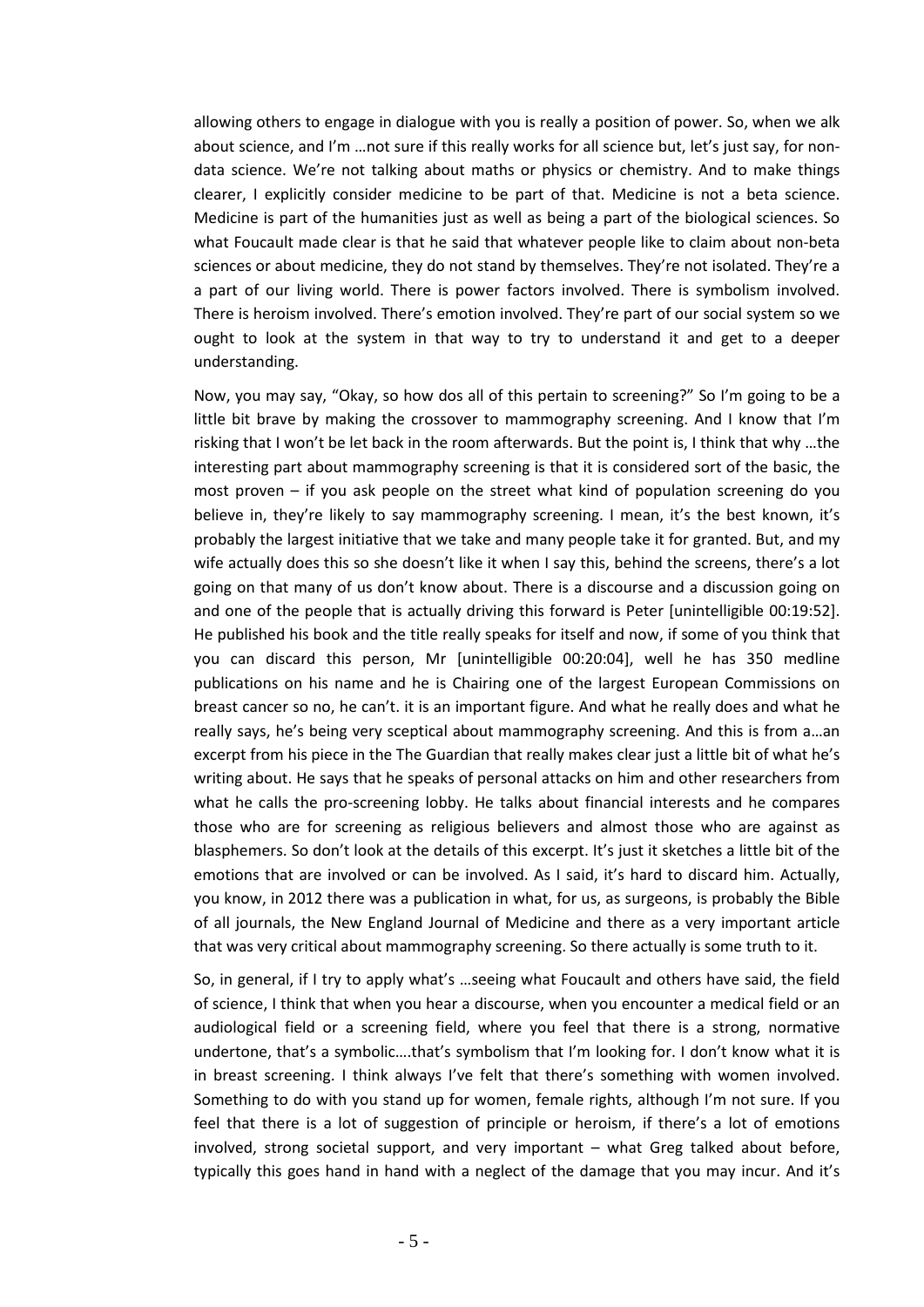either not looked at at all or it's perceived as, what they call in war terms, collateral damage, which is just part of the deal. We don't need to look at the liabilities; that's just part of what's going on. If a situation is like that, be critical because it lacks every ingredient that you need to have a controllable quality process. This is all…this tends to lead to a very uncontrollable situation. Now if you think that that is surprising, as I said, well to me, it's not surprising. And I don't know what the state of medicine is like in New Zealand but in Europe, we are being whacked left and right, right now, by politics; in the media, there's hardly anything good that doctors can do at this point in time. So we are very self-aware of that and we have been for 30 or 40 years and we've been forced, if it wasn't natural, to look at our own situation more critically and we know that, of course, the main subtext that medicine uses, the main rhetoric or symbolism that medicine uses is this one. We save lives. Are you against it? Who's going to stand up and say 'yes'. It's very difficult to stand up against a line like this.

So, how about science. Surely what we're doing is scientific. I mean, what is all this talk about symbolism about? There has to be some truth about what we're doing? Well, of course there is a lot of truth about what we're doing but, again, science is just part of what we're doing. We know that researchers tend to interpret data to fit their hypothesis and we know that when emotion is involved and political issues are involved, it tends to become worse. And we know that the p value, even though it provides us a lot of clarity on that sort of autistic, close little space that we're working on, it can sometimes say very little about the wider perspective. Let's just make another comparison, here, and look at HIV Aids.

Initially, when the first studies came out that were looking at the use of a vaccine for HIV Aids, and this is actually from one of those studies, these were the numbers that were put out in medical journals. They looked at about a large group of 8200 people in both arms of the study. One of them was getting vaccinated; the other group was not. And what they found was that 51 of the participants in the group that was vaccinated felt ill, got AIDS, compared to 74 in the group that did not get vaccinated. Hence leading to a p value of .04 which is really the starting point of this acceptance of vaccination as a standard of care in medicine and had the suggestion this other p value speaks for itself. But does it? Does it really? Or is the question, is the effect that we're talking about large enough? That is the moral question? Is it large enough for practical significance? And a significance test, as we know, can really blur that vision, can really blur that distinction between statistical significance and practical relevance or importance and that's really what we should be looking at. And again, I don't think that this is malignant at all. I just think that this is the [unintelligible 00:25:37] that's the way we function. We are in this business of – I don't know what the scientist is doing, looking at a dark spot and surrounded by all kinds of furry brown stuff going on and reporting in journals about what he's finding and the number of hairs that he's counting and …but what he's forgetting, that it's really the teddy bear that we're looking at and we're forgetting that that wider image is really what we should always keep in the back of our mind. So the p value  $-$  yes, of course  $-$  it is important. But it tells us nothing about the magnitude of an effect, let alone what it means to us. And that is really something that I would love us to go back for. And, in general, I become more sceptic, the larger the group of people is that we need to produce a p value. I mean, I'd like to tell my Residents, " If you need 10,000 people to find a p value of .94, you really should start scratching behind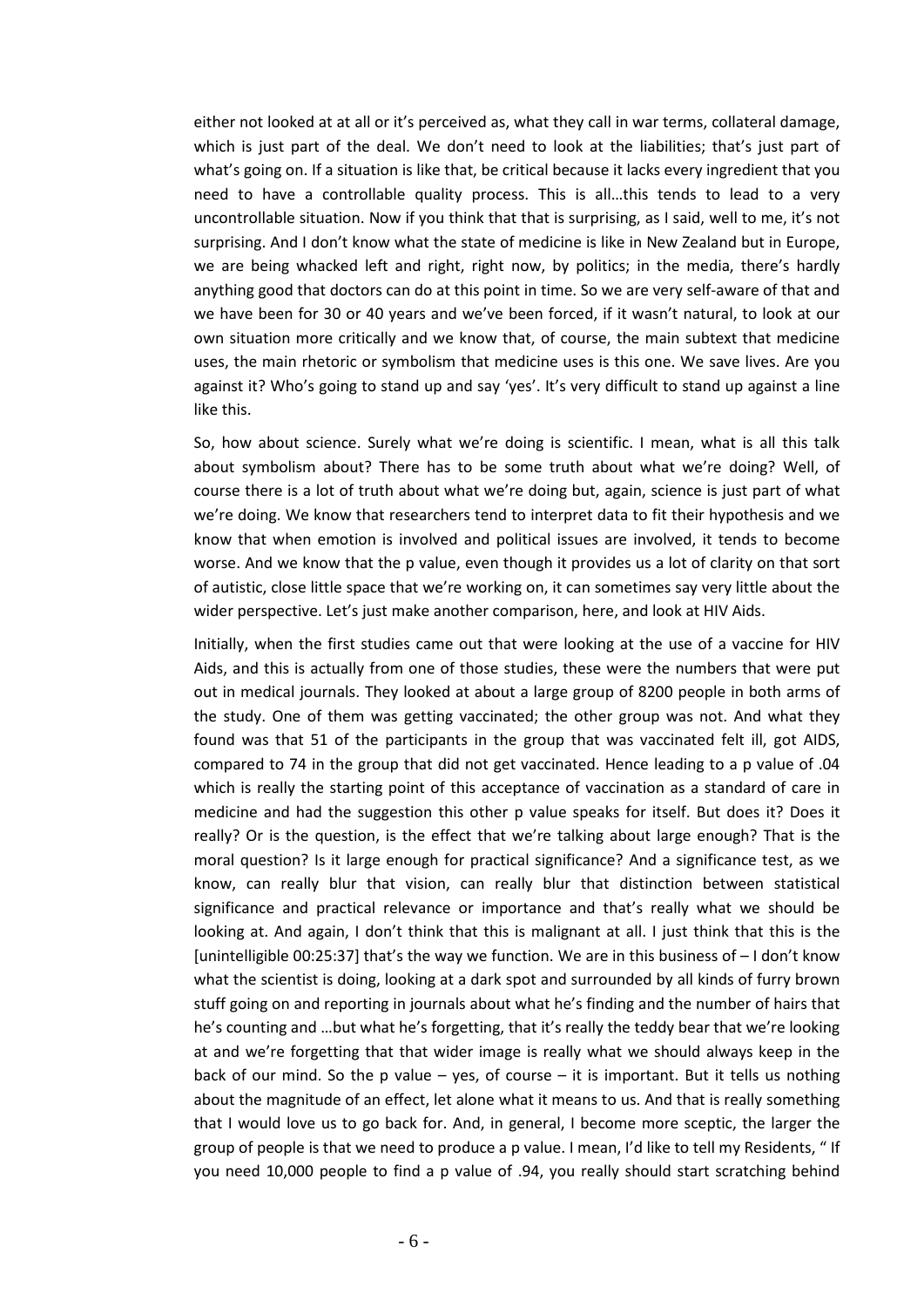your ears. Why do you need such a large sample to find a statistical significance? If it's really out there, if it's a big difference, you will find it in 100." So, we need an organic, more historical view and, as I said, back engineering, reverse engineering is a way to do that, is a way to look at things or, in another way, verbalise, we need a wide-angle lens rather than a macro-lens, to look at the subject that we're looking at today. And as Foucault has said, there always is an ethical subtext and we should be looking for it and the key question in the HIV Aids study is, is it really worth the .3% difference of getting infected and have we looked close enough at the liabilities. And it depends on many sub-questions such as, and it was reported before, what are the side effects? What is the invasiveness? What is the mortality? What is the emotional burden? - and many, many, many more questions. They all matter and they all form what we really ought to be looking at which is the question of proportionality. So there is no statistics without ethics so we should always being asking that sort of question and I really believe that there are no shortcuts. You think that there can and I become very sceptical when people are suggesting that there are shortcuts. And if we do, if we do not, if we accept that situation that it is, we really risk that we start drifting, as I said in my initial slides, to lose control over a process that's sort of become, like this bear here, a victim of the little piece of ice that we're drifting on rather than being in control which is where we want to be.

Let's look at another example. The renal dialysis – also a fascinating history and it shows you a couple of things that are really important to retain, I think. For those of you who are unaware of the history of renal dialysis, it started in the 50s and the 60s, the science was developed to actually make this possible. And before it was added to Medicare – in the USA, Medicare is the social insurance that they have there  $-$  of course, just like in cochlear implants, just like in newborn hearing screening, there were some founding studies done that really showed the efficacy of what they were doing. But, the initial efficacy studies that were done in renal dialysis were based on a selected population meaning that the people who participated were very young, were very healthy, and had only end stage renal failure nothing else. There were no other disabilities involved. And as it …renal dialysis got insured and became a standard of care, slowly - and I don't think it was intentionally but slowly they moved away from that. And if you look at renal dialysis today, you can see that, now, the average patient is older, but also has significant more morbidity. Hence the initial trials that were used to sort of justify the use of renal dialysis say very little about the situation that we are in today. And this is from an ethical study by Colada and Colada, indeed, says that 'a new dialysis population includes patients with chronic illnesses such as cancer and heart disease and even senile patients who are delivered to dialysis centres three times a week from their nursing homes. And according to doctors who treat these patients, dialysis patients are often deeply unhappy and, indeed, the science is also there. The science shows that the MMPI tends towards depression. Interviews with these people shows that they say that they feel captured by the medical profession and suicide rate is seven times higher than in a normal population, even though that is often found in other chronically disabling conditions as well.

So, it doesn't lead to a self-critical attitude and it seems to what is happened here is that you're riding along this road and there's this beautiful woman who is hitchhiking – it can be a guy as well – and you're stopping your care and then, from behind the bushes, this guy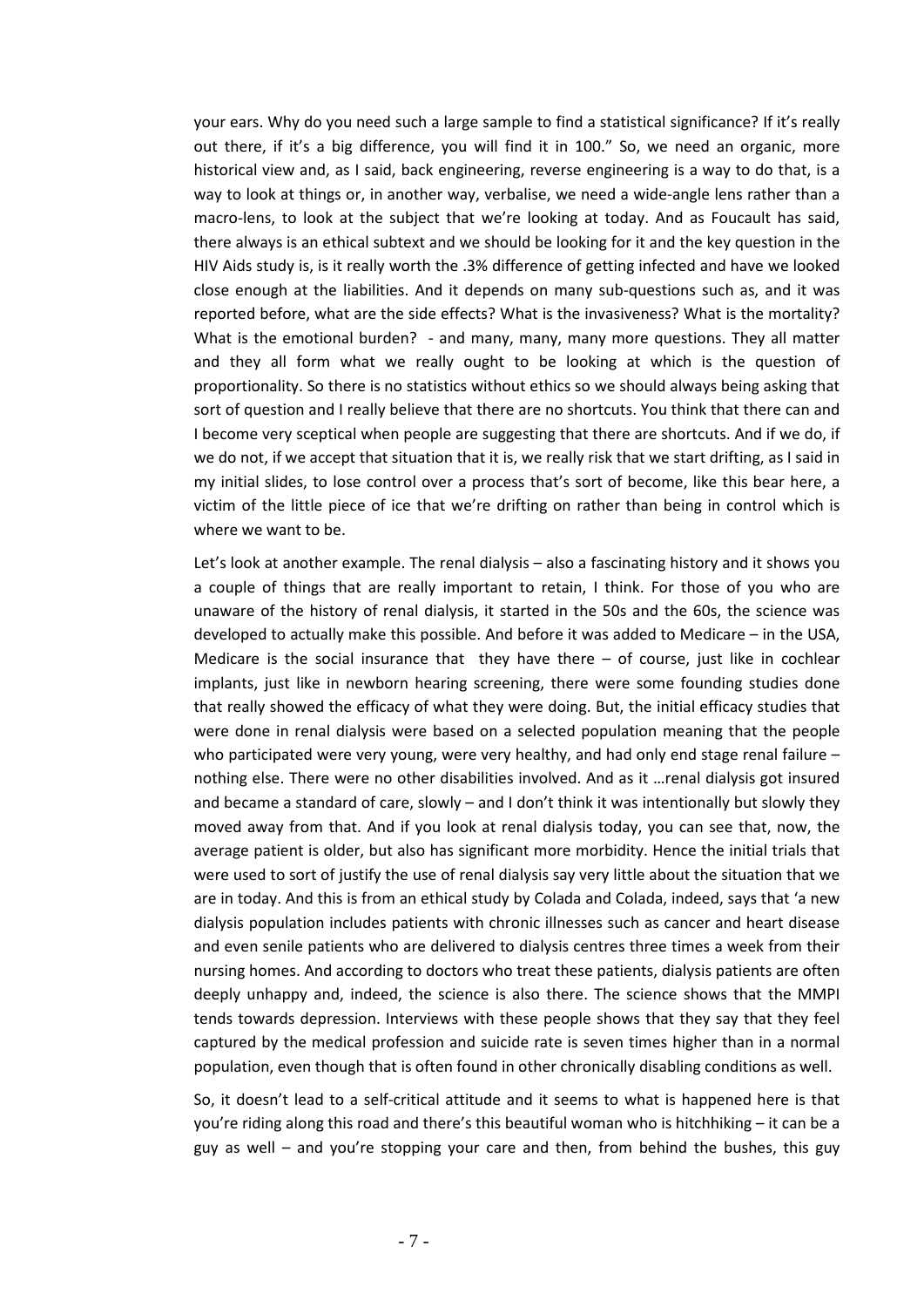jumps out. And you're like, that's without us noticing it, this is really what seems to have happened in renal dialysis.

So, let's get back to the sub-text. Let's get back to the symbolism or to the rhetorical context that we're in. I think it is critical, I think none of us are using rhetoric purposely but I think we do, all the time, in whatever field we're in and I think that the first step in making progress and to getting a really an awareness of where you are at in space and time is to start to unravel the rhetoric of your own professional language and that is really something that we need to do, I think, if we want to be released from our position in space and time. So, if I refer back to the renal dialysis case, there is that ethical question, again, that rhetorical question – how can we deny somebody a chance to live? How do we explain that the only thing that stands between life and death is dollars? That is called, in philosophical terms, the 'back against the wall' argument. It really denies every form of debate. As I said before, who's going to stand up and say that you're against that? It really makes a three dimensional debate two dimensional and doesn't allow space for dialogue.

So, medicine has made use  $-$  it sounds like strategy; I don't think it is. I argue with the head and neck surgeons in my own clinic all the time and it doesn't seem to be something that they plan out strategically but it is there. As soon as life and death is involved, in medicine, there is almost no space for dialogue and I call that a linear absolute, meaning that medicine considers every gain in life as something that matters, first of all. And second of all, it matters so much that every other element, every liability or every other aspect involved in the discussion is silenced. It is not allowed into the debate. So it's something like this. As soon as life and death is involved, it consumes everything else around it and it makes a three dimensional discussion impossible and it really reduces it to a two dimensional debate. Now, interestingly enough, the change in medicine occurred in the 1960s. An the main reason for it was that new technology came to the forefront, especially in life sustaining technology in ICUs. And the rhetoric of medicine of posing life versus death in a dualistic scheme, black and white dualistic scheme, started to fail. And a huge grey area started to fill the gap between life and death, hence really focusing the light on the liabilities of the things that we were doing. Medicine was critiqued fiercely because of that in the 60s and the 70s and our critics were really forcing us to look at our own rhetoric and for our mistakenly using rhetoric instead of truth, or lack of irony or lack of modesty. And we were forced to think more deeply about what we were doing. It was the paradigm that we were using the life and death paradigm was imploded, it reached its ceiling. So, indeed, if you look at medical history, there is a good reason why it failed because if we look at medicine in the pre-1950s and you look at the major technological innovations that characterised the first half of the twentieth century: general hygiene, the immunisation programme and the introduction of antibiotics, you see that, indeed, they led to huge gains in life years gained. And at the other hand of the cycle, there were very little liabilities involved. People who were getting antibiotics weren't really paying a price or hardly were paying a price. People who got immunised, who got their shots, their flu shots done, didn't really pay a price whereas, on the other hand, if you were looking a the life years gained, look at the two yellow arrows, this is the first, the technological gains. Between them, the 1900s and the 1950s, you see that blue curve really going up. So yes, there was a gain in life and, no, you weren't paying a big price for it. But in the post-1950s, things changed and the technology that came to the forefront, such as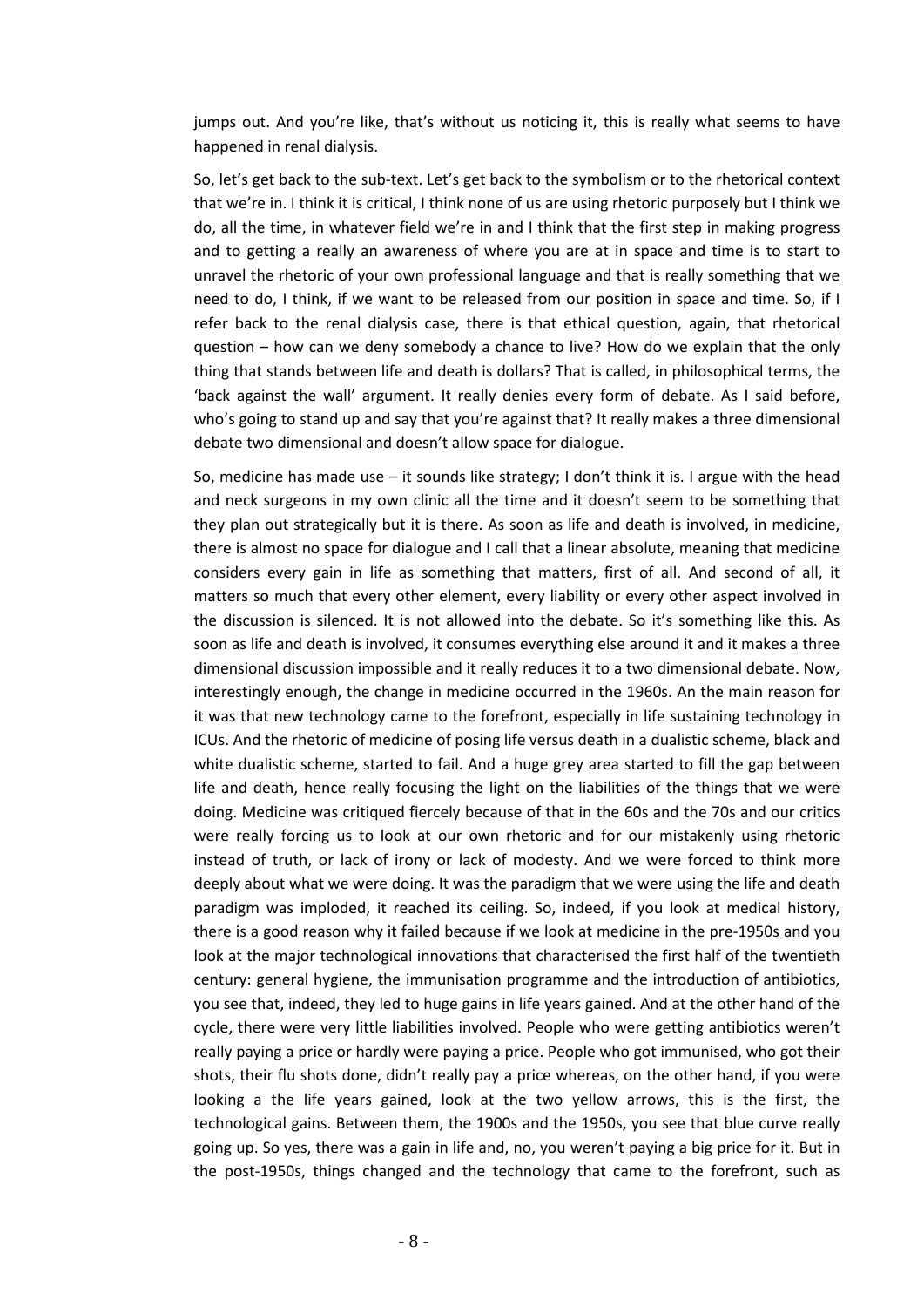childhood leukaemia, chemotherapy, heart surgery, transplantation programmes and haemodialysis such as I just talked about, did not result in this massive gain in life years anymore. And on the other hand of the formula, there were definite liabilities involved that I just talked about; the liabilities were huge, yet they were still denied. And the interesting thing is that medicine really was, still, in the grip of the life and death paradigm. It did not want to talk about the liabilities. And as soon as life and death is involved in medicine, all statistics are being bent and no questions are being asked. I think it's wrong, in itself. And it's even more wrong if it is applied this way of thinking, this dualistic way of thinking, is applied to a field that has nothing to do with life or death because as doctors, and certainly in your field, we are not the same as a chemical laboratory where we're [unintelligible 00:36:08] substances into test tubes. We are about life. The world that we live in is the real world and, certainly, when we talk about newborn hearing screening, which is a developmental issue, you are in the middle of the real world. And real world problems, oftentimes, are very complex and are not two dimensional at all. And going back into literature, I found this interesting, I thought interesting, theory by Whittle and Weaver in the end of 1960s, what they argued is that these problems, the problems that we deal with, developmental problems but also medical problems are wicked problems as opposed to tame problems, as opposed to two dimensional problems. And you can see some of the issues characterised here. They're multicultural and we're all very familiar with this; I've summarised them here. They're multicultural. Many of them are idiosyncratic and it really demands an eclectic approach to what we're doing. We cannot assume we should avoid systematic approaches of issues such as this. we should avoid any monolithic approach. And that also means, and I'll be talking about that tomorrow a little bit more, that the idea of utopia, the idea that a perfect world exists, the idea that a perfect intervention exists and is aiming at optimising what we're doing, we should be wary about doing that; and pragmatism and modesty are really what is called for.

So let's look a little bit more at hearing screening today. As I said, we need a compass or, at least, I need a compass. I'd like to understand what we're doing and where we're at. And as I've also illustrated to you, what I encountered was a lack of that. I didn't encounter a clearly defined position in space and time. And I asked myself why. I've already summarised some of the reasons why. Another reason why might be the technological imperative. I've actually heard people say this; actually, telling me that we have this technology so why use it? I mean, why are we going to keep doing the [unintelligible 00:38:18] and it makes perfect sense. I mean it's very hard to rebut an argument like this. But the last line, I'm not so sure about. There are no losers, just winners and that is really making a problem into a two dimensional problem which it is not. So what's causing the mist? Well, it might be more strategic reasons to do that as well: unclear purpose definitions can be very convenient if you don't really state clearly why you're doing what you're doing. There might be political premises that I am missing. There might also be a sort of strategic boldness saying that, you know, for the next ten years, we're just going to ignore all the liabilities because we need to settle this and get it on the market and we know there's going to be damage done but we accept that for the time being, or we consider it an experimental stage and we know it's not going to be perfect but we will fix it as we go. Well, that might all be true but there also might be a deeper reason that I've just referred to; a reason of really implicitly believing in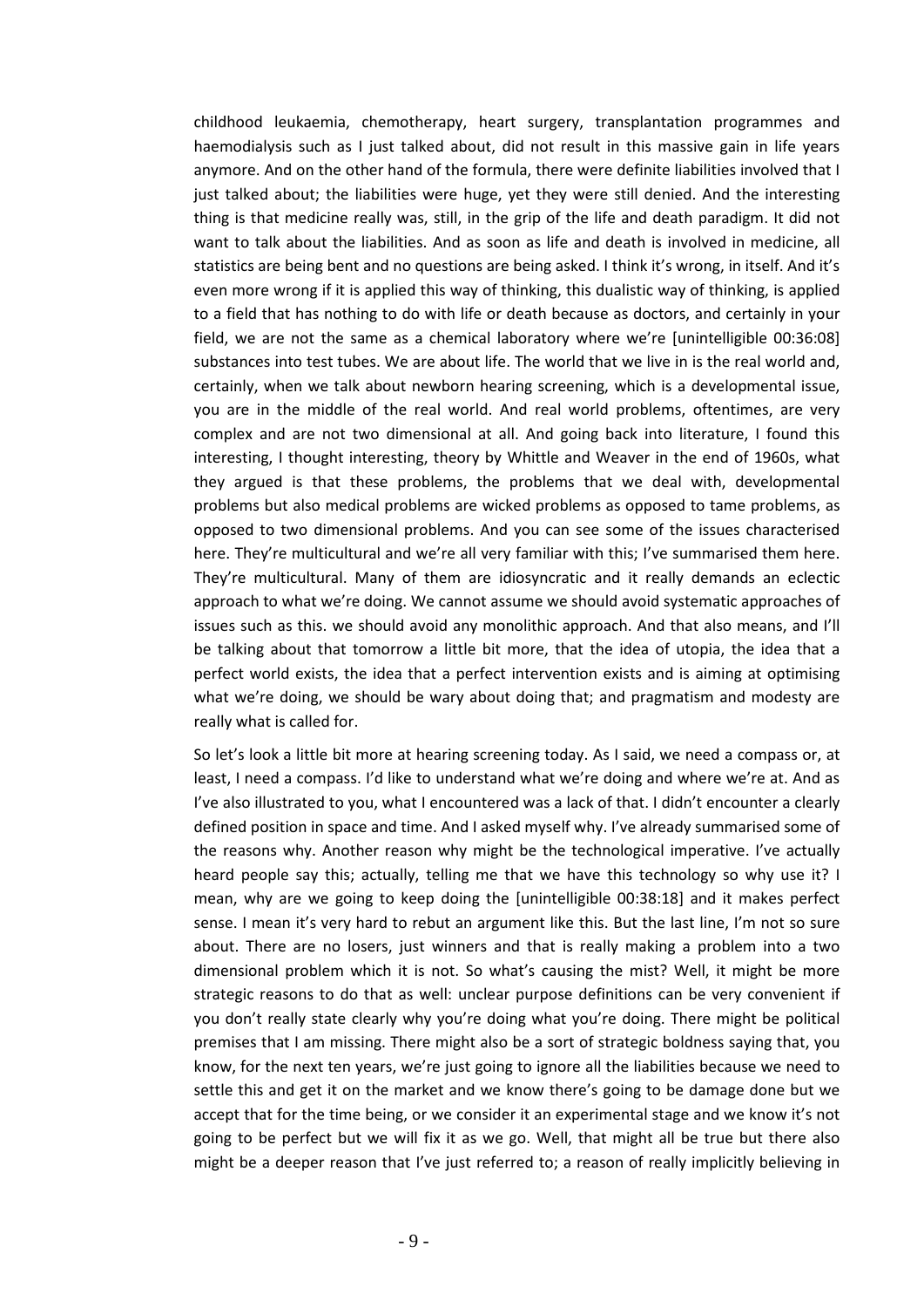the righteousness of what you're doing, being locked up in the do of today and not seeing the rhetorical language and the symbolic subtext that we are using. Hence, we're being imprisoned by our own rhetoric and we're mistakenly perceiving what we do for being a tame problem. And as I said, making a problem into a two dimensional problem has strategic advantages as well. It's very convenient when nobody is rebutting your arguments. It's great. I'm a physician. I can tell you, it's fantastic if you have the idea that it really makes you, we're talking about that last night. There's a physician in the UK who's initials are G O D. It does make you in a G O D sort of say. And even today, in The Netherlands, where physicians are being criticise fiercely, many of us …we go along with it. Okay, we accept it but we accept it with a grin on our face. We don't like it. We don't like to be challenged. We don't want to engage in dialogue and many of us don't say why but I think one of the main reasons why is because we love that position of having a monopoly of the debate. We don't want a dialogue. So, wicked problems do depower. They absolutely depower. If you stop considering a problem, a two dimensional problem but rather a three dimensional problem such as the field that you're in, it does depower you as a professional.

And this is a picture of a Dutch landscape. Very flat and I'm sure some of you know that way of practising politics in The Netherlands is called polder politics. This is a Dutch polder which is a flat land with a lot of cows on it. And it means that opposed to polder politics, we would label guerrilla politics. And guerrilla politics is what I say, you just ignore every debate and you just forcibly overrule whatever happens in your field. So that's a way of practising politics in many countries. In The Netherlands, we sit down with our stakeholders and we, sometimes endlessly, debate the issues and accept that they are wicked problems and accept that there are contradicting values involved and the only thing you can do is sit down and try to come to a compromise. And there are no shortcuts.

This is an example of a PET MRI, I think, from sensitive periods in deafness, actually. There are no shortcuts. I really deeply believe that and it's trying to translate a wicked problem into a two dimensional problem and there's good reasons to do that but it's not the right thing to do.

Now let's make the shift to hearing screening again. We talked about medicine and the rhetoric that medicine uses, the subtext that it uses, the life and death paradigm. But we have one of ourselves. And this is one that I encountered early on when I started looking around cochlear implants. How can one deny a child the right to hearing, even if it's just a little? Now there we go again, who's going to stand up? That's a difficult sentence to counter. It is a sentence that has every element of a rhetorical sentence. But it does have the same characteristics as the life and death paradigm that I showed before. And again, just like in the life and death paradigm, the key question, is this every word gained really of practical significance to the child involved? Is it a linear absolute or is it not? Well, I don't think so. And are we…is this the paragon, is this our way of …our subtext that is really related to the life and death paradigm in medicine, in trying to frame the debate when we talk about hearing loss. So does it function as a hearing absolute? It does seem to look that way. And if you look at this text which is from a site from the USA, all this in free America, you see exactly what I'm trying to portray. Here you see a world that's being depicted that is all about gains in hearing and where every decibel in hearing and gain in hearing is perceived to be of benefit to the child. And the question is, is that appropriate?